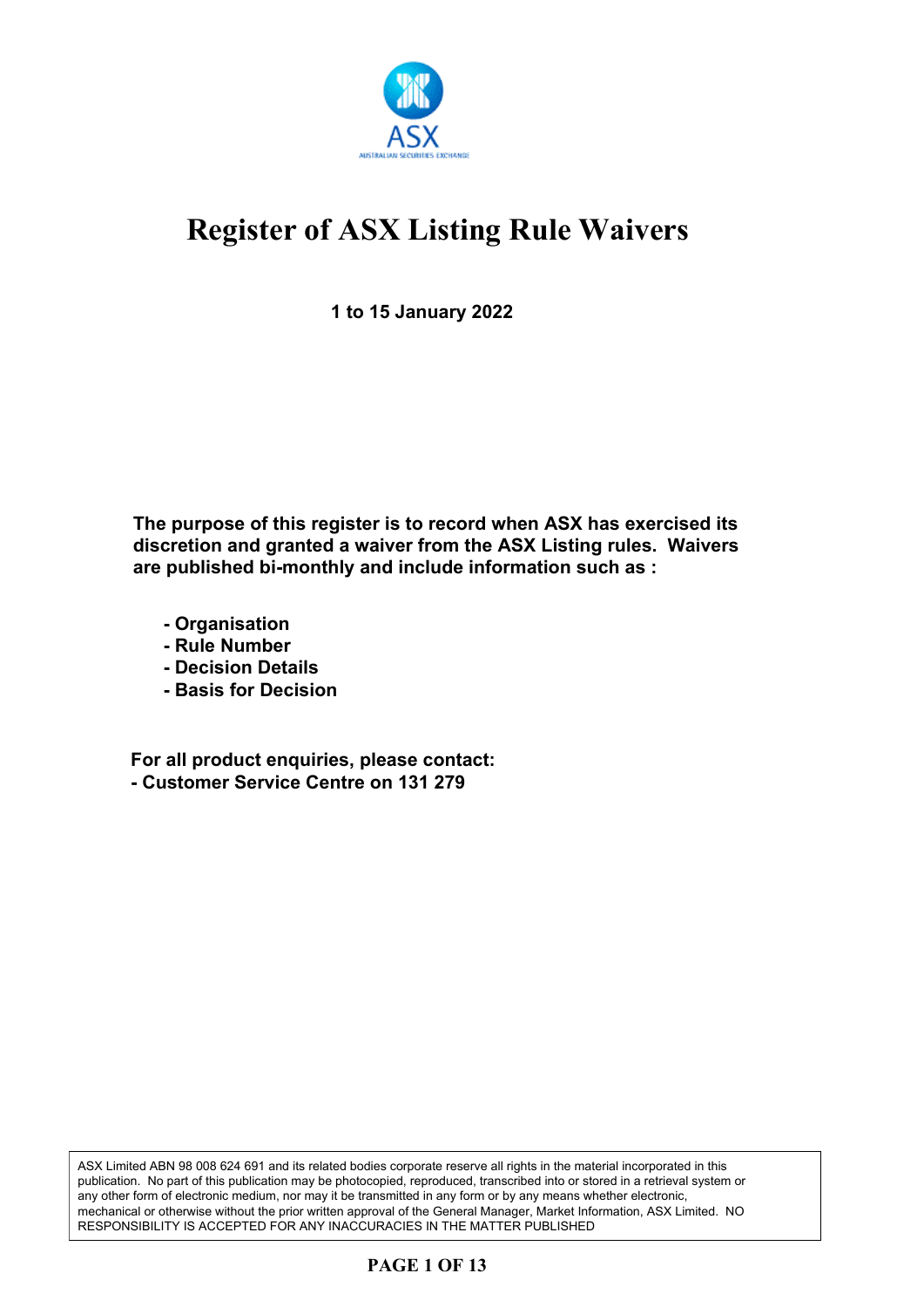

| <b>Rule Number</b>        | 1.1 condition 12                                                                                                                                                                                                                                                                                                                                                                                                                                                                                                                                                                                                                                                                                                                                                                         |
|---------------------------|------------------------------------------------------------------------------------------------------------------------------------------------------------------------------------------------------------------------------------------------------------------------------------------------------------------------------------------------------------------------------------------------------------------------------------------------------------------------------------------------------------------------------------------------------------------------------------------------------------------------------------------------------------------------------------------------------------------------------------------------------------------------------------------|
| <b>Date</b>               | 10/01/2022                                                                                                                                                                                                                                                                                                                                                                                                                                                                                                                                                                                                                                                                                                                                                                               |
| <b>ASX Code</b>           | <b>CTQ</b>                                                                                                                                                                                                                                                                                                                                                                                                                                                                                                                                                                                                                                                                                                                                                                               |
| <b>Listed Company</b>     | <b>CARETEQ LIMITED</b>                                                                                                                                                                                                                                                                                                                                                                                                                                                                                                                                                                                                                                                                                                                                                                   |
| <b>Waiver Number</b>      | WLC210355-001                                                                                                                                                                                                                                                                                                                                                                                                                                                                                                                                                                                                                                                                                                                                                                            |
| <b>Decision</b>           | 1. Based solely on the information provided, ASX Limited ('ASX')<br>grants Careteq Limited (the 'Company') a waiver from listing rule 1.1<br>condition 12 to the extent necessary to permit the Company to have<br>on issue up to 7,159,905 options held by employees and directors<br>(the 'Options') with an exercise price of less than A\$0.20 on condition<br>that the terms and conditions of the Options are clearly disclosed in<br>the Company's initial public offering prospectus ('Prospectus').                                                                                                                                                                                                                                                                             |
| <b>Basis For Decision</b> | <b>Underlying Policy</b><br>If an entity seeking admission to the official list has options or<br>performance rights on issue, the exercise price for each underlying<br>security must be at least 20 cents in cash. This rule supports listing<br>rule 2.1 condition 2 which requires the issue price or sale price of all<br>securities for which an entity is seeking quotation (except options)<br>upon admission to the official list to be at least 20 cents in cash.<br>These requirements together support the integrity of the ASX market,<br>as they demonstrate that the entity's ordinary securities have a<br>minimum value suitable for a listed entity.                                                                                                                   |
|                           | <b>Present Application</b><br>In the present case, the number of the Options will represent a<br>maximum of 5.67% of the ordinary shares on issue at the time of the<br>Company's admission on an undiluted post-offer share capital of the<br>Company. The Options are unquoted and fixed in number are<br>therefore unlikely to have any impact on the trading price of the<br>Company's shares. The Options will convert into ordinary shares in<br>the Company on a one-for-one basis.<br>It is considered that the existence of the Options will not undermine<br>the existence of the 20 cent rule in the circumstances. The in-principle<br>waiver is granted on the condition that the terms and conditions of the<br>Options are clearly disclosed in the Company's Prospectus. |

ASX Limited ABN 98 008 624 691 and its related bodies corporate reserve all rights in the material incorporated in this publication. No part of this publication may be photocopied, reproduced, transcribed into or stored in a retrieval system or any other form of electronic medium, nor may it be transmitted in any form or by any means whether electronic, mechanical or otherwise without the prior written approval of the General Manager, Market Information, ASX Limited. NO RESPONSIBILITY IS ACCEPTED FOR ANY INACCURACIES IN THE MATTER PUBLISHED

### **PAGE 2 OF 13**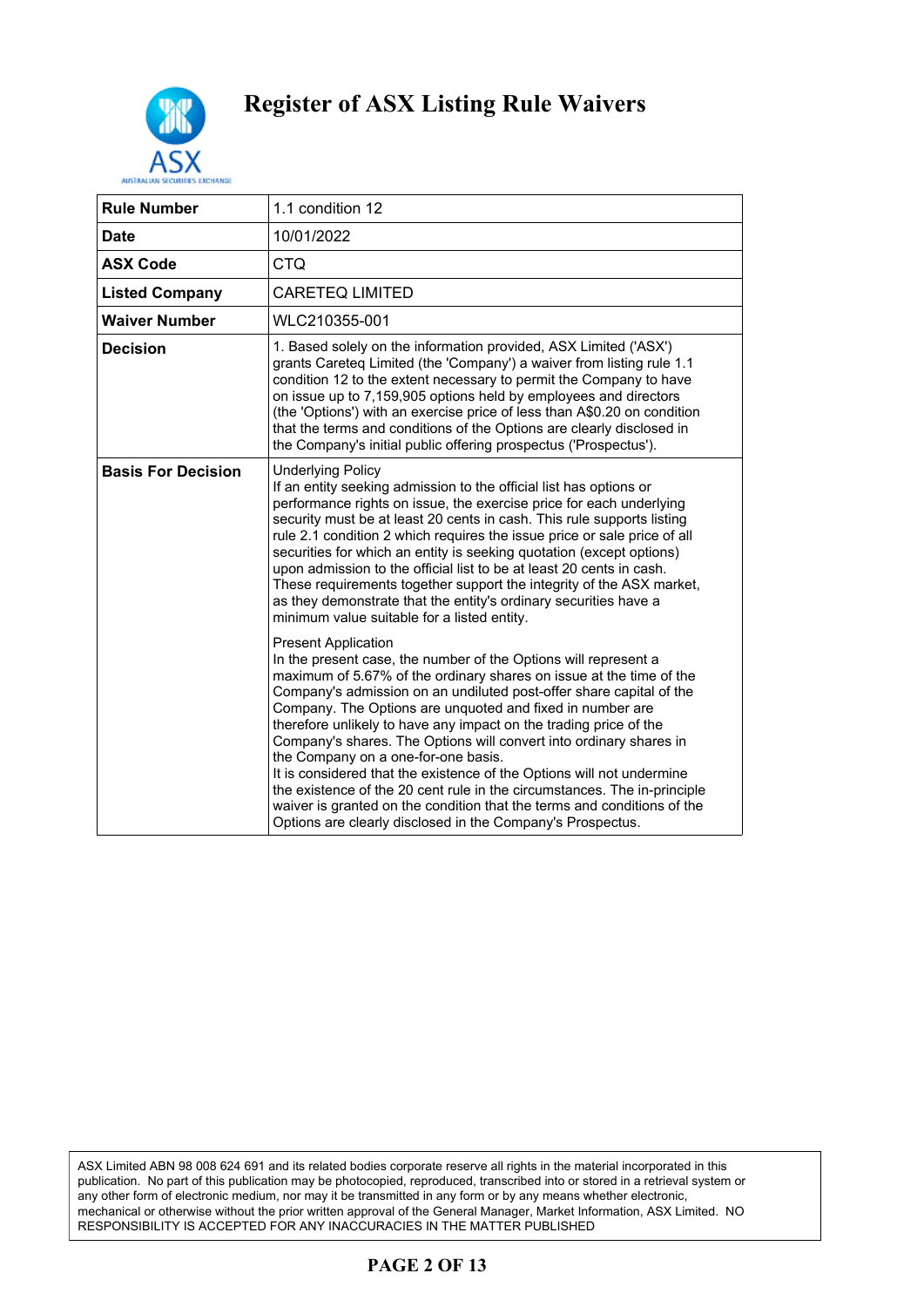

| <b>Rule Number</b>        | 1.3.3(c)                                                                                                                                                                                                                                                                                                                                                                                                                                                                                                                                                                                                                          |
|---------------------------|-----------------------------------------------------------------------------------------------------------------------------------------------------------------------------------------------------------------------------------------------------------------------------------------------------------------------------------------------------------------------------------------------------------------------------------------------------------------------------------------------------------------------------------------------------------------------------------------------------------------------------------|
| <b>Date</b>               | 1/11/2021                                                                                                                                                                                                                                                                                                                                                                                                                                                                                                                                                                                                                         |
| <b>ASX Code</b>           | JDO                                                                                                                                                                                                                                                                                                                                                                                                                                                                                                                                                                                                                               |
| <b>Listed Company</b>     | JUDO CAPITAL HOLDINGS LIMITED                                                                                                                                                                                                                                                                                                                                                                                                                                                                                                                                                                                                     |
| <b>Waiver Number</b>      | WLC210358-001                                                                                                                                                                                                                                                                                                                                                                                                                                                                                                                                                                                                                     |
| <b>Decision</b>           | 1. Based solely on the information provided, ASX Limited ('ASX')<br>grants Judo Capital Holdings ('JDO') a waiver from Listing Rule 1.3.3<br>(c) to the extent necessary to permit the Company:<br>1.1 Not to have at least \$1.5 million in working capital.<br>1.2 Not provide a proforma balance sheet that sets out current and<br>non-current assets and liabilities.                                                                                                                                                                                                                                                        |
| <b>Basis For Decision</b> | <b>Underlying Policy</b><br>An entity's working capital must be at least \$1.5 million. This rule<br>seeks to ensure that each listed entity will have working capital at the<br>time of listing sufficient for it at least to carry on its business without<br>having to return to the market to raise further capital in the short term.                                                                                                                                                                                                                                                                                        |
|                           | <b>Present Application</b><br>The Company is a licensed ADI and whose capital requirements are<br>regulated by APRA. The Company is profitable on an after tax basis<br>and generates significant revenue such that ASX has confirmed that<br>the Company has a track record of revenue. The Company operates<br>with negative working capital because of the nature of the banking<br>business which has not proven to be problematic for it carrying on its<br>business. The waiver is granted on the basis of the Company's strong<br>historical financial performance and the Company is a licensed ADI<br>regulated by APRA. |

ASX Limited ABN 98 008 624 691 and its related bodies corporate reserve all rights in the material incorporated in this publication. No part of this publication may be photocopied, reproduced, transcribed into or stored in a retrieval system or any other form of electronic medium, nor may it be transmitted in any form or by any means whether electronic, mechanical or otherwise without the prior written approval of the General Manager, Market Information, ASX Limited. NO RESPONSIBILITY IS ACCEPTED FOR ANY INACCURACIES IN THE MATTER PUBLISHED

### **PAGE 3 OF 13**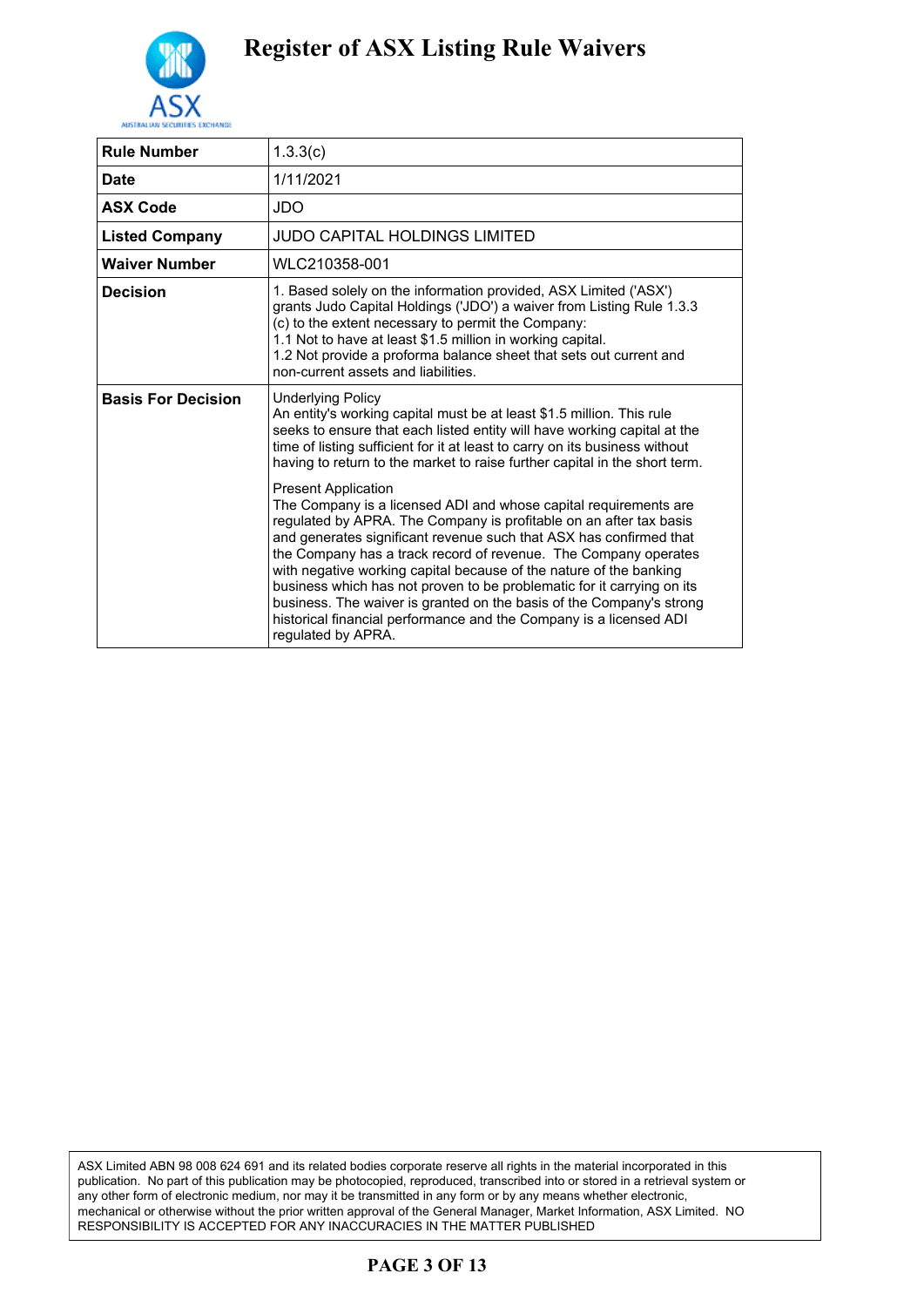

| <b>Rule Number</b>        | 1.3.3(d)                                                                                                                                                                                                                                                                                                                                                                                                                                                                                                                                                                                                                          |
|---------------------------|-----------------------------------------------------------------------------------------------------------------------------------------------------------------------------------------------------------------------------------------------------------------------------------------------------------------------------------------------------------------------------------------------------------------------------------------------------------------------------------------------------------------------------------------------------------------------------------------------------------------------------------|
| <b>Date</b>               | 1/11/2021                                                                                                                                                                                                                                                                                                                                                                                                                                                                                                                                                                                                                         |
| <b>ASX Code</b>           | JDO                                                                                                                                                                                                                                                                                                                                                                                                                                                                                                                                                                                                                               |
| <b>Listed Company</b>     | JUDO CAPITAL HOLDINGS LIMITED                                                                                                                                                                                                                                                                                                                                                                                                                                                                                                                                                                                                     |
| <b>Waiver Number</b>      | WLC210358-002                                                                                                                                                                                                                                                                                                                                                                                                                                                                                                                                                                                                                     |
| <b>Decision</b>           | 1. Based solely on the information provided, ASX Limited ('ASX')<br>grants Judo Capital Holdings ('JDO') a waiver from Listing Rule 1.3.3<br>(d) to the extent necessary to permit the Company:<br>1.1 Not to have at least \$1.5 million in working capital.<br>1.2 Not provide a proforma balance sheet that sets out current and<br>non-current assets and liabilities.                                                                                                                                                                                                                                                        |
| <b>Basis For Decision</b> | <b>Underlying Policy</b><br>An entity's working capital must be at least \$1.5 million. This rule<br>seeks to ensure that each listed entity will have working capital at the<br>time of listing sufficient for it at least to carry on its business without<br>having to return to the market to raise further capital in the short term.                                                                                                                                                                                                                                                                                        |
|                           | <b>Present Application</b><br>The Company is a licensed ADI and whose capital requirements are<br>regulated by APRA. The Company is profitable on an after tax basis<br>and generates significant revenue such that ASX has confirmed that<br>the Company has a track record of revenue. The Company operates<br>with negative working capital because of the nature of the banking<br>business which has not proven to be problematic for it carrying on its<br>business. The waiver is granted on the basis of the Company's strong<br>historical financial performance and the Company is a licensed ADI<br>regulated by APRA. |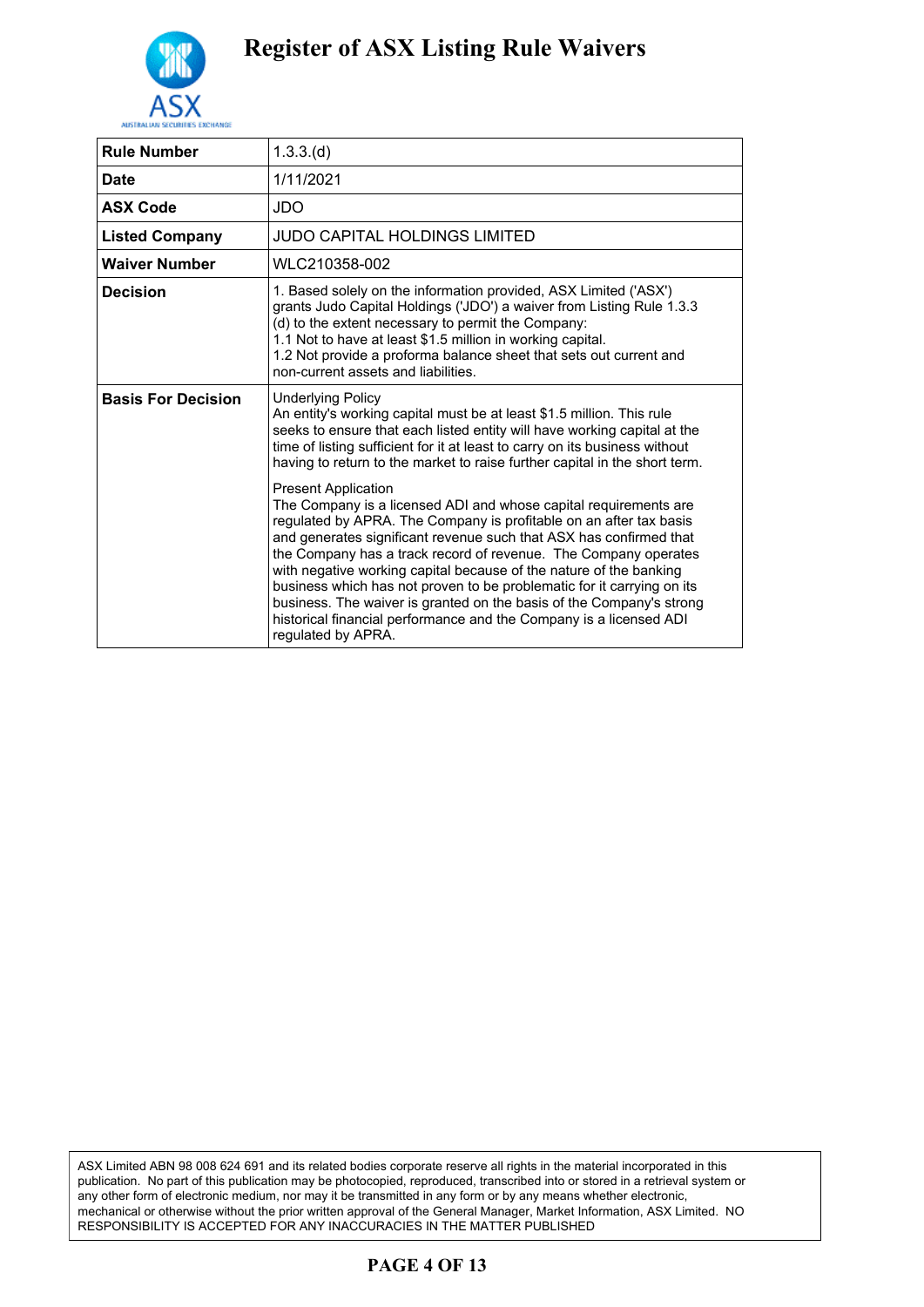

| 1.8 condition 11                                                                                                                                                                                                                                                                                                                                                                                                                                                                                                                                                                                                                                                                                                                                                                                                                                   |
|----------------------------------------------------------------------------------------------------------------------------------------------------------------------------------------------------------------------------------------------------------------------------------------------------------------------------------------------------------------------------------------------------------------------------------------------------------------------------------------------------------------------------------------------------------------------------------------------------------------------------------------------------------------------------------------------------------------------------------------------------------------------------------------------------------------------------------------------------|
| 12/01/2022                                                                                                                                                                                                                                                                                                                                                                                                                                                                                                                                                                                                                                                                                                                                                                                                                                         |
| <b>DAT</b>                                                                                                                                                                                                                                                                                                                                                                                                                                                                                                                                                                                                                                                                                                                                                                                                                                         |
| DRIVER AUSTRALIA SEVEN TRUST                                                                                                                                                                                                                                                                                                                                                                                                                                                                                                                                                                                                                                                                                                                                                                                                                       |
| WLC210356-001                                                                                                                                                                                                                                                                                                                                                                                                                                                                                                                                                                                                                                                                                                                                                                                                                                      |
| 1. Based solely on the information provided, ASX Limited ('ASX')<br>grants Perpetual Nominees Limited ('Trust Manager') on behalf of<br>Perpetual Corporate Trust Limited ('Issuer') in its capacity as trustee<br>of the Driver Australia Seven Trust ('Trust') a waiver from listing rule<br>1.8 condition 11 to the extent necessary that the Issuer's securities<br>need not satisfy CHESS requirements on condition that ASX is<br>satisfied with the settlement arrangements that exist in relation to the<br>Notes to be quoted on ASX.                                                                                                                                                                                                                                                                                                     |
| <b>Underlying Policy</b><br>An entity the securities of which are to be quoted must ensure that the<br>requirements of a clearing and settlement (CS) facility relating to an<br>entity's securities are satisfied, except if the entity is incorporated in a<br>jurisdiction where the entity's securities cannot be approved under the<br>operating rules of a CS facility. This supports orderly settlement of<br>securities quoted on the ASX market.<br><b>Present Application</b><br>The securities of the Issuer being quoted are wholesale debt<br>securities. The securities of the Issuer are to be settled outside of<br>CHESS via Austraclear. It is considered appropriate to grant a waiver<br>on the condition that ASX is satisfied with the settlement<br>arrangements that exist in relation to the debt securities to be quoted |
| on ASX.                                                                                                                                                                                                                                                                                                                                                                                                                                                                                                                                                                                                                                                                                                                                                                                                                                            |
|                                                                                                                                                                                                                                                                                                                                                                                                                                                                                                                                                                                                                                                                                                                                                                                                                                                    |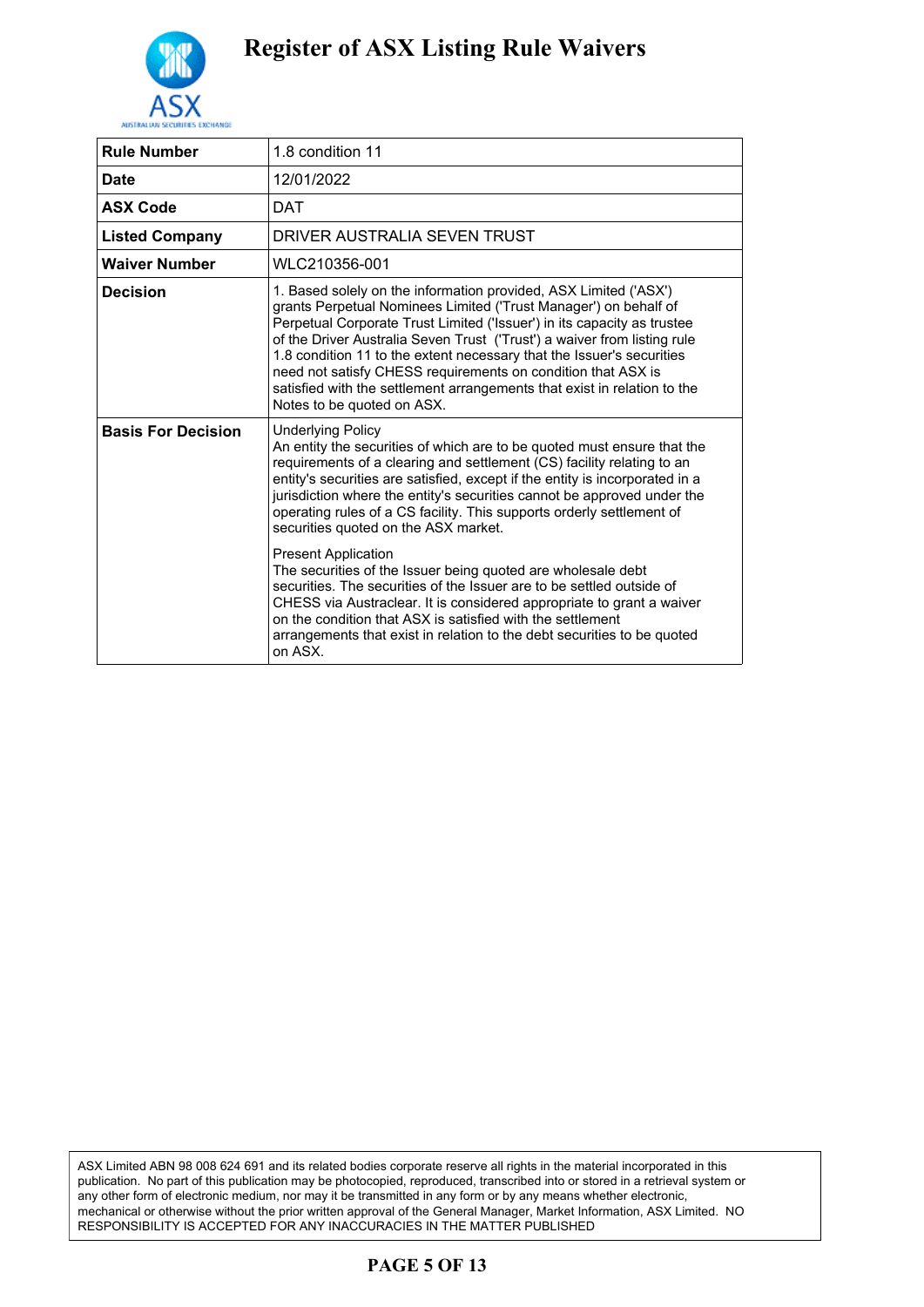

| <b>Rule Number</b>        | 2.1 condition 3                                                                                                                                                                                                                                                                                                                                                                                                                                                                                                                       |
|---------------------------|---------------------------------------------------------------------------------------------------------------------------------------------------------------------------------------------------------------------------------------------------------------------------------------------------------------------------------------------------------------------------------------------------------------------------------------------------------------------------------------------------------------------------------------|
| <b>Date</b>               | 12/01/2022                                                                                                                                                                                                                                                                                                                                                                                                                                                                                                                            |
| <b>ASX Code</b>           | <b>DAT</b>                                                                                                                                                                                                                                                                                                                                                                                                                                                                                                                            |
| <b>Listed Company</b>     | DRIVER AUSTRALIA SEVEN TRUST                                                                                                                                                                                                                                                                                                                                                                                                                                                                                                          |
| <b>Waiver Number</b>      | WLC210356-002                                                                                                                                                                                                                                                                                                                                                                                                                                                                                                                         |
| <b>Decision</b>           | 1. Based solely on the information provided, ASX Limited ('ASX')<br>grants Perpetual Nominees Limited ('Trust Manager') on behalf of<br>Perpetual Corporate Trust Limited ('Issuer') in its capacity as trustee<br>of the Driver Australia Seven Trust ('Trust') a waiver from listing rule<br>2.1 condition 3 to the extent necessary that the Issuer's securities<br>need not satisfy CHESS requirements on condition that ASX is<br>satisfied with the settlement agreements that exist in relation to the<br>notes quoted on ASX. |
| <b>Basis For Decision</b> | <b>Underlying Policy</b><br>An entity the securities of which are to be quoted must ensure that the<br>requirements of a clearing and settlement (CS) facility relating to an<br>entity's securities are satisfied, except if the entity is incorporated in a<br>jurisdiction where the entity's securities cannot be approved under the<br>operating rules of a CS facility. This supports orderly settlement of<br>securities quoted on the ASX market.<br><b>Present Application</b>                                               |
|                           | The securities of the Issuer being quoted are wholesale debt<br>securities. The securities of the Issuer are to be settled outside of<br>CHESS via Austraclear. It is considered appropriate to grant a waiver<br>on the condition that ASX is satisfied with the settlement<br>arrangements that exist in relation to the debt securities to be quoted<br>on ASX                                                                                                                                                                     |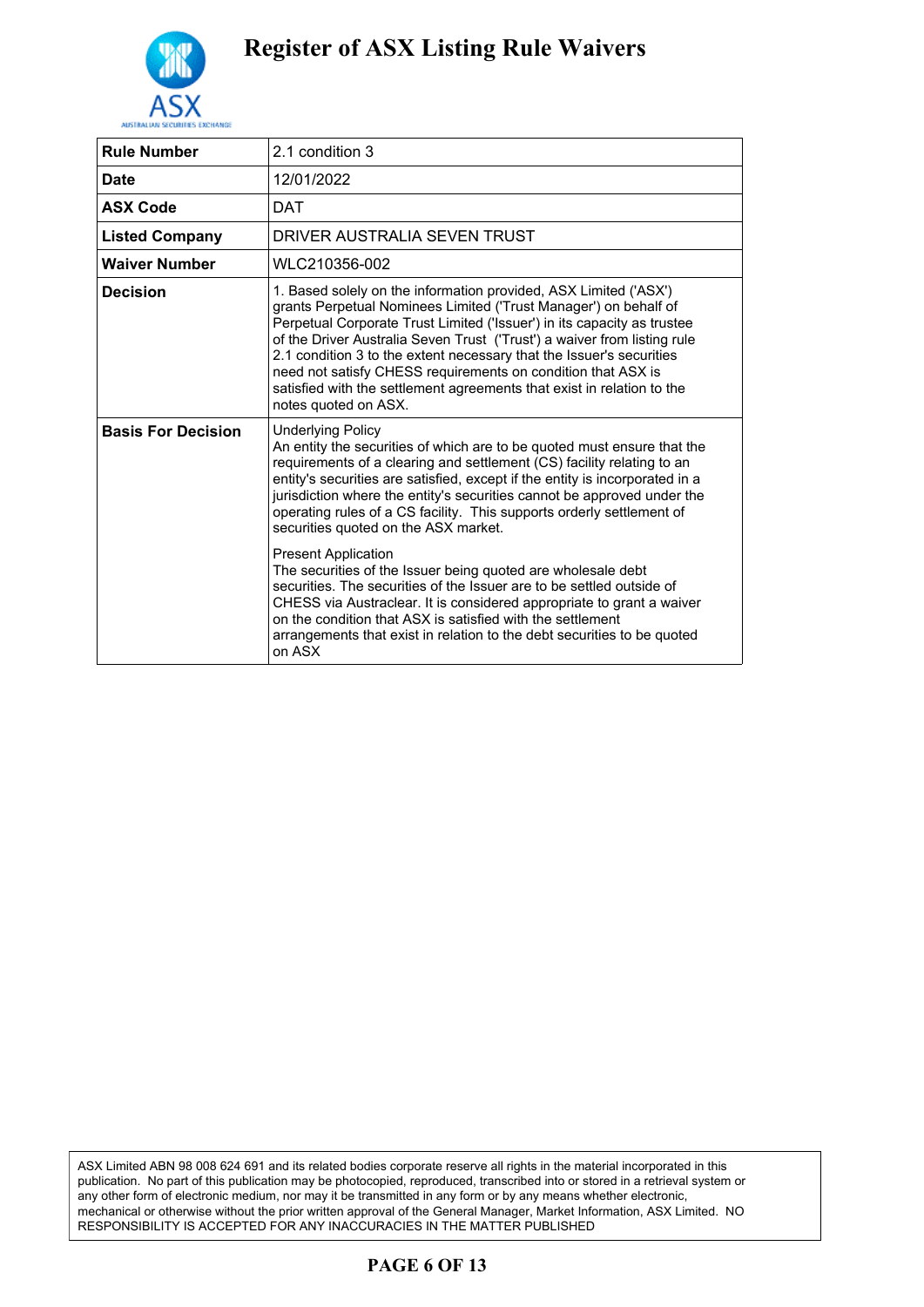

| <b>Rule Number</b>        | 7.3.4                                                                                                                                                                                                                                                                                                                                                                                                                                                                                                                                                                                                                                                                                                                                                                                                                                                                                                                                                                                                                                                                                                                                                                                                                                                                                                                                                                                                                                                                                                                                                                                                                                                                                                                                                                                                                                                                                                                                                                                                                                                                                                                                                                                                                                                                                                                                                                                                                                                                                                                                                                                               |
|---------------------------|-----------------------------------------------------------------------------------------------------------------------------------------------------------------------------------------------------------------------------------------------------------------------------------------------------------------------------------------------------------------------------------------------------------------------------------------------------------------------------------------------------------------------------------------------------------------------------------------------------------------------------------------------------------------------------------------------------------------------------------------------------------------------------------------------------------------------------------------------------------------------------------------------------------------------------------------------------------------------------------------------------------------------------------------------------------------------------------------------------------------------------------------------------------------------------------------------------------------------------------------------------------------------------------------------------------------------------------------------------------------------------------------------------------------------------------------------------------------------------------------------------------------------------------------------------------------------------------------------------------------------------------------------------------------------------------------------------------------------------------------------------------------------------------------------------------------------------------------------------------------------------------------------------------------------------------------------------------------------------------------------------------------------------------------------------------------------------------------------------------------------------------------------------------------------------------------------------------------------------------------------------------------------------------------------------------------------------------------------------------------------------------------------------------------------------------------------------------------------------------------------------------------------------------------------------------------------------------------------------|
| <b>Date</b>               | 13/01/2022                                                                                                                                                                                                                                                                                                                                                                                                                                                                                                                                                                                                                                                                                                                                                                                                                                                                                                                                                                                                                                                                                                                                                                                                                                                                                                                                                                                                                                                                                                                                                                                                                                                                                                                                                                                                                                                                                                                                                                                                                                                                                                                                                                                                                                                                                                                                                                                                                                                                                                                                                                                          |
| <b>ASX Code</b>           | HLF                                                                                                                                                                                                                                                                                                                                                                                                                                                                                                                                                                                                                                                                                                                                                                                                                                                                                                                                                                                                                                                                                                                                                                                                                                                                                                                                                                                                                                                                                                                                                                                                                                                                                                                                                                                                                                                                                                                                                                                                                                                                                                                                                                                                                                                                                                                                                                                                                                                                                                                                                                                                 |
| <b>Listed Company</b>     | HALO FOOD CO. LIMITED                                                                                                                                                                                                                                                                                                                                                                                                                                                                                                                                                                                                                                                                                                                                                                                                                                                                                                                                                                                                                                                                                                                                                                                                                                                                                                                                                                                                                                                                                                                                                                                                                                                                                                                                                                                                                                                                                                                                                                                                                                                                                                                                                                                                                                                                                                                                                                                                                                                                                                                                                                               |
| <b>Waiver Number</b>      | WLC210357-001                                                                                                                                                                                                                                                                                                                                                                                                                                                                                                                                                                                                                                                                                                                                                                                                                                                                                                                                                                                                                                                                                                                                                                                                                                                                                                                                                                                                                                                                                                                                                                                                                                                                                                                                                                                                                                                                                                                                                                                                                                                                                                                                                                                                                                                                                                                                                                                                                                                                                                                                                                                       |
| <b>Decision</b>           | 1. Based solely on the information provided, ASX Limited ('ASX')<br>grants Halo Food Co Limited (the 'Company') a waiver from listing<br>rule 7.3.4 to the extent necessary to permit the Company to, in its<br>notice of meeting (the 'Notice') seeking shareholder approval for the<br>issue of up to 50,000,000 deferred consideration shares ('Deferred<br>Consideration Securities') to be issued on the earlier of the date which<br>is the date set out for the achievement of the relevant milestone or<br>such earlier date as that milestone is actually satisfied (the<br>'Milestone') as consideration under a binding acquisition agreement<br>between the Company and the vendors of Healthy Mummy Holdings<br>Pty Ltd ('Target') to acquire 100% of the issued capital of the Target<br>('Acquisition'), not to state that the Deferred Consideration Securities<br>will be issued no later than 3 months from the date of the shareholder<br>meeting ('Meeting'), on the following conditions:<br>1.1 The Deferred Consideration Securities are to be issued<br>immediately upon satisfaction of the relevant Milestones and in any<br>event no later than 31 October 2023.<br>1.2 The Milestones must not be varied.<br>1.3 The maximum number of Deferred Consideration Securities to be<br>issued is capped at 50,000,000.<br>1.4 Adequate details regarding the dilutionary effect of the Deferred<br>Consideration Securities on the Company's capital structure is<br>included in the Notice.<br>1.5 For any annual reporting period during which any of the Deferred<br>Consideration Securities have been issued or any of them remain to<br>be issued, the Company's annual report sets out the number of<br>Deferred Consideration Securities issued in that annual reporting<br>period, the number of Deferred Consideration Securities that remain<br>to be issued and the basis on which the Deferred Consideration<br>Securities may be issued.<br>1.6 In any half year or quarterly report for a period during which any of<br>the Deferred Consideration Securities have been issued or remain to<br>be issued, the Company must include a summary statement of the<br>number of Deferred Consideration Securities issued during the<br>reporting period, the number of Deferred Consideration Securities that<br>remain to be issued and the basis on which the Deferred<br>Consideration Securities may be issued.<br>1.7 The Notice contains the full terms and conditions of the Deferred<br>Consideration Securities as well as the conditions of this waiver. |
| <b>Basis For Decision</b> | <b>Underlying Policy</b><br>Listing rule 7.3.4 requires a notice of meeting with a resolution to<br>approve the issue of equity securities to state that the securities will<br>be issued within 3 months of the date of the shareholders' meeting.<br>Listing rule 7.3.4 ensures that an issue of equity securities is made<br>within a reasonably short time after the ordinary security holders<br>approve the issue, so that there is less possibility that the<br>circumstances of the entity may change by the time that the issue is<br>made in such a way that they are different from those that the<br>ordinary security holders may reasonably have had in contemplation<br>at the time of giving their approval.<br>Where a listed entity has entered into a commercial transaction which<br>calls for the issue of securities as consideration at future times that                                                                                                                                                                                                                                                                                                                                                                                                                                                                                                                                                                                                                                                                                                                                                                                                                                                                                                                                                                                                                                                                                                                                                                                                                                                                                                                                                                                                                                                                                                                                                                                                                                                                                                                    |

ASX Limited ABN 98 008 624 691 and its related bodies corporate reserve all rights in the material incorporated in this publication. No part of this publication may be photocopied, reproduced, transcribed into or stored in a retrieval system or any other form of electronic medium, nor may it be transmitted in any form or by any means whether electronic, mechanical or otherwise without the prior written approval of the General Manager, Market Information, ASX Limited. NO RESPONSIBILITY IS ACCEPTED FOR ANY INACCURACIES IN THE MATTER PUBLISHED

### **PAGE 7 OF 13**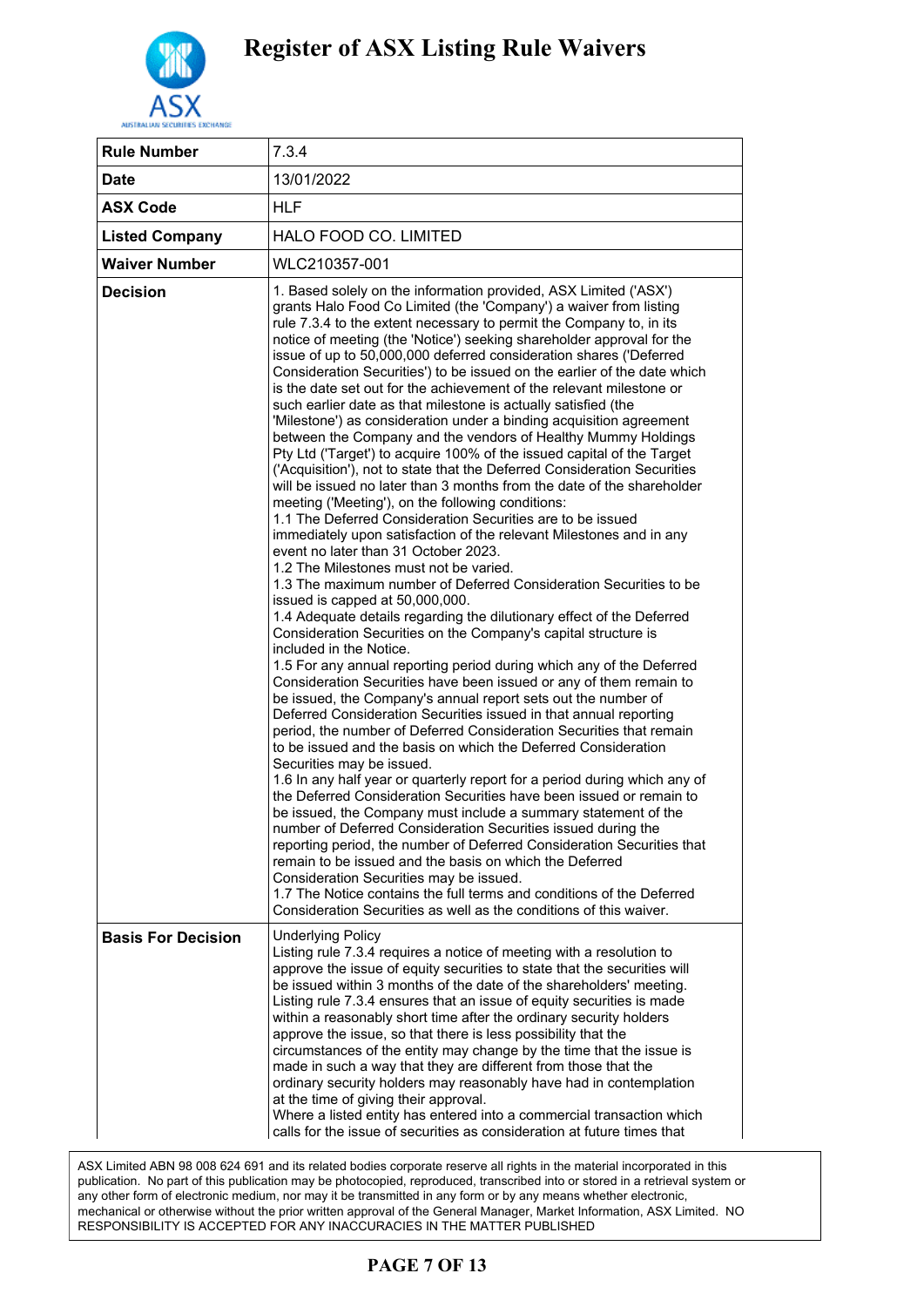#### **Register of ASX Listing Rule Waivers** gister of ASA Listing Rule Waivers made in such a way that they are different from those that the

| necessarily will fall longer than 3 months after the date of a<br>shareholders' meeting, ASX's policy is to permit entities to seek<br>shareholder approval for the issue of all the securities that may be<br>issued under that transaction over the various phases, provided that<br>the milestones to be achieved which trigger the obligation to issue the<br>securities are appropriate to the entity and the transaction in all the<br>circumstances, and adequate information can be given to<br>shareholders about the future issues of securities. This allows the<br>entity and the counterparty to the agreement to have commercial<br>certainty about the ability of the entity to issue securities as the<br>counterparty performs its obligations, while maintaining the principle<br>that shareholders must give their informed consent to future issues of<br>securities.                                                                 |
|-----------------------------------------------------------------------------------------------------------------------------------------------------------------------------------------------------------------------------------------------------------------------------------------------------------------------------------------------------------------------------------------------------------------------------------------------------------------------------------------------------------------------------------------------------------------------------------------------------------------------------------------------------------------------------------------------------------------------------------------------------------------------------------------------------------------------------------------------------------------------------------------------------------------------------------------------------------|
| <b>Present Application</b><br>Subject to shareholder approval, the Company is proposing to issue a<br>maximum of 50,000,000 Deferred Consideration Securities as part<br>consideration for the 100% acquisition of the issued capital of the<br>Target to be issued upon the achievement of the Milestones and in<br>any event no later than 31 October 2023 (a date which allows the<br>Company sufficient time to complete its audit of its financial<br>statements for the relevant financial years to verify that the Deferred<br>Consideration Milestones have been met). Shareholders will<br>therefore know the maximum dilution at the time of voting on the<br>resolution. There is a sufficient degree of certainty so that<br>shareholders are able to give their informed consent to the issue of<br>the Deferred Consideration Securities. The extension of time<br>requested by the Company is within ASX precedent for similar<br>waivers. |

ASX Limited ABN 98 008 624 691 and its related bodies corporate reserve all rights in the material incorporated in this publication. No part of this publication may be photocopied, reproduced, transcribed into or stored in a retrieval system or any other form of electronic medium, nor may it be transmitted in any form or by any means whether electronic, mechanical or otherwise without the prior written approval of the General Manager, Market Information, ASX Limited. NO RESPONSIBILITY IS ACCEPTED FOR ANY INACCURACIES IN THE MATTER PUBLISHED

### **PAGE 8 OF 13**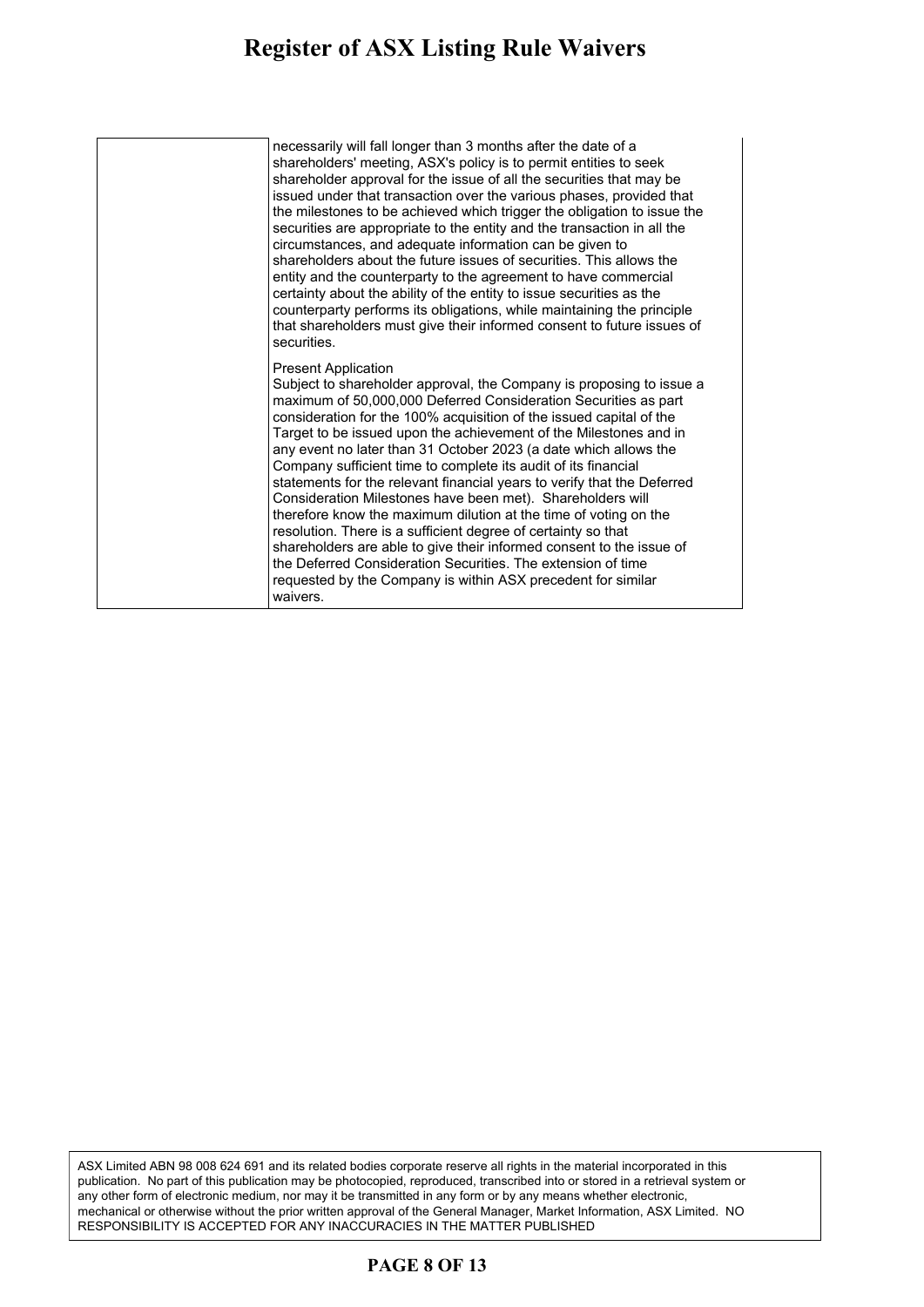

| <b>Rule Number</b>        | 8.2                                                                                                                                                                                                                                                                                                                                                                                                                                                                                                                                                                                                                                                |
|---------------------------|----------------------------------------------------------------------------------------------------------------------------------------------------------------------------------------------------------------------------------------------------------------------------------------------------------------------------------------------------------------------------------------------------------------------------------------------------------------------------------------------------------------------------------------------------------------------------------------------------------------------------------------------------|
| <b>Date</b>               | 12/01/2022                                                                                                                                                                                                                                                                                                                                                                                                                                                                                                                                                                                                                                         |
| <b>ASX Code</b>           | DAT                                                                                                                                                                                                                                                                                                                                                                                                                                                                                                                                                                                                                                                |
| <b>Listed Company</b>     | DRIVER AUSTRALIA SEVEN TRUST                                                                                                                                                                                                                                                                                                                                                                                                                                                                                                                                                                                                                       |
| <b>Waiver Number</b>      | WLC210356-003                                                                                                                                                                                                                                                                                                                                                                                                                                                                                                                                                                                                                                      |
| <b>Decision</b>           | 1. Based solely on the information provided, ASX Limited ('ASX')<br>grants Perpetual Nominees Limited ('Trust Manager') on behalf of<br>Perpetual Corporate Trust Limited ('Issuer') in its capacity as trustee<br>of the Driver Australia Seven Trust ('Trust') a waiver from listing rule<br>8.2 to the extent necessary such that the Issuer need not provide an<br>issuer sponsored subregister as long as the waiver to listing rule 2.1,<br>condition 3 operates.                                                                                                                                                                            |
| <b>Basis For Decision</b> | <b>Underlying Policy</b><br>An entity is to provide an issuer sponsored subregister for securities<br>except where listing rule 8.2.1 allows for a certificated subregister. An<br>entity in a jurisdiction where securities cannot be approved under the<br>operating rules of a clearing and settlement (CS) facility must provide<br>an issuer sponsored subregister for CDIs. These arrangements<br>support orderly settlement of securities quoted on the ASX market.<br><b>Present Application</b><br>This is a companion waiver to the waiver from listing rule 1.8 condition<br>11 and listing rule 2.1 condition 3 granted to the Issuer. |

ASX Limited ABN 98 008 624 691 and its related bodies corporate reserve all rights in the material incorporated in this publication. No part of this publication may be photocopied, reproduced, transcribed into or stored in a retrieval system or any other form of electronic medium, nor may it be transmitted in any form or by any means whether electronic, mechanical or otherwise without the prior written approval of the General Manager, Market Information, ASX Limited. NO RESPONSIBILITY IS ACCEPTED FOR ANY INACCURACIES IN THE MATTER PUBLISHED

### **PAGE 9 OF 13**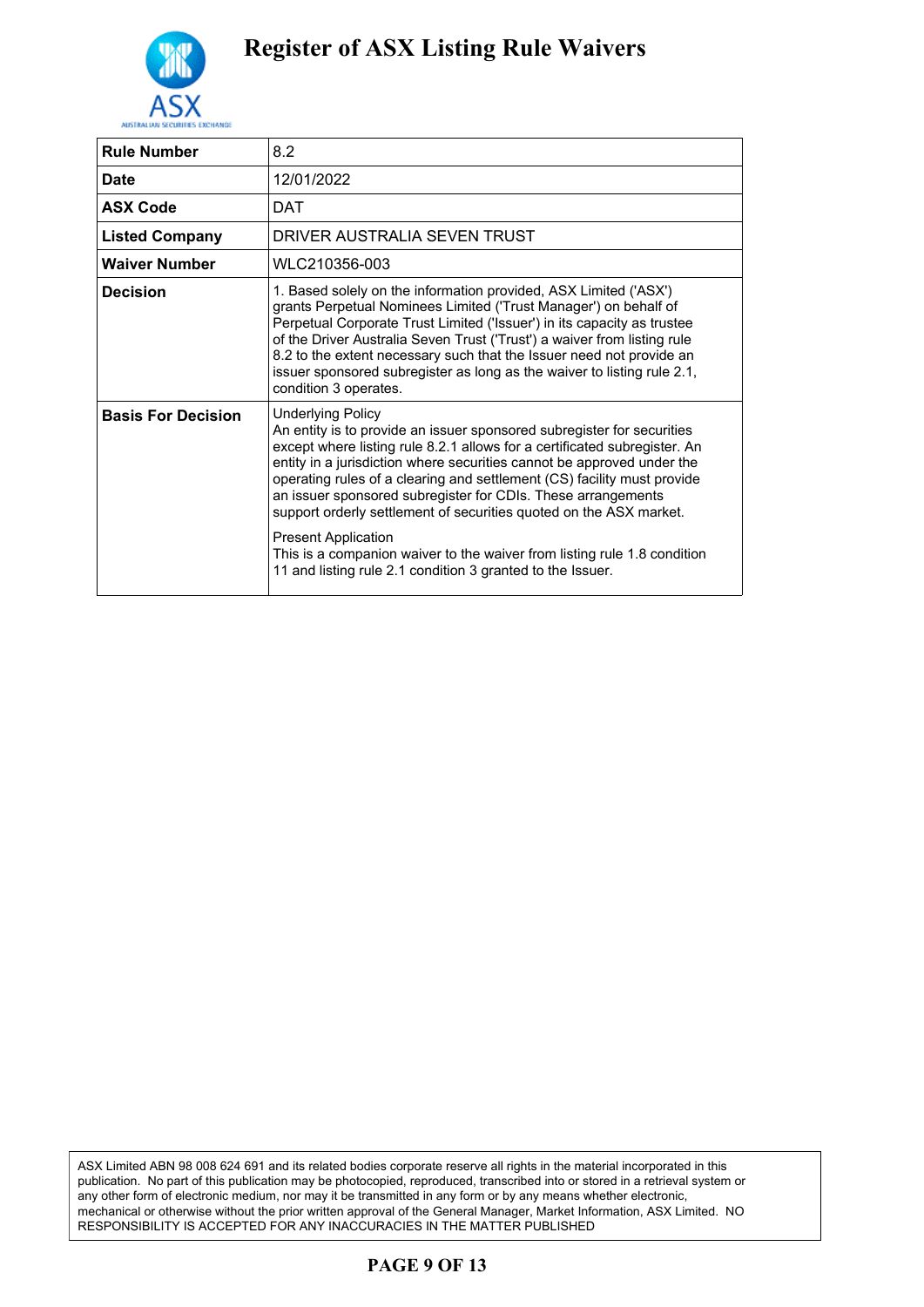

| <b>Rule Number</b>        | 8.10                                                                                                                                                                                                                                                                                                                                                                                                                                                                                                                                                                                                                 |
|---------------------------|----------------------------------------------------------------------------------------------------------------------------------------------------------------------------------------------------------------------------------------------------------------------------------------------------------------------------------------------------------------------------------------------------------------------------------------------------------------------------------------------------------------------------------------------------------------------------------------------------------------------|
| <b>Date</b>               | 12/01/2022                                                                                                                                                                                                                                                                                                                                                                                                                                                                                                                                                                                                           |
| <b>ASX Code</b>           | <b>DAT</b>                                                                                                                                                                                                                                                                                                                                                                                                                                                                                                                                                                                                           |
| <b>Listed Company</b>     | DRIVER AUSTRALIA SEVEN TRUST                                                                                                                                                                                                                                                                                                                                                                                                                                                                                                                                                                                         |
| <b>Waiver Number</b>      | WLC210356-004                                                                                                                                                                                                                                                                                                                                                                                                                                                                                                                                                                                                        |
| <b>Decision</b>           | 1. Based solely on the information provided, ASX Limited ('ASX')<br>grants Perpetual Nominees Limited ('Trust Manager') on behalf of<br>Perpetual Corporate Trust Limited ('Issuer') in its capacity as trustee<br>of the Driver Australia Seven Trust ('Trust') a waiver from listing rule<br>8.10 to allow the Issuer to refuse to register transfers of notes from<br>the date which is 10 business days before an interest payment date or<br>the maturity date of the notes, on condition that ASX is satisfied with<br>the settlement arrangements that exist in relation to the notes to be<br>quoted on ASX. |
| <b>Basis For Decision</b> | <b>Underlying Policy</b><br>An entity must not interfere with registration of a transfer document<br>relating to quoted securities, subject to a number of exceptions set out<br>in that rule. This supports the principle that quoted securities should<br>be freely transferable. The rule also inhibits the ability of an issuer to<br>cause disruption to the settlement cycle.                                                                                                                                                                                                                                  |
|                           | <b>Present Application</b><br>The securities of the Issuer being quoted are wholesale debt<br>securities. The securities of the Issuer are to be settled outside of<br>CHESS via Austraclear. The Issuer is required to close the register of<br>a series of debt securities from the close of 10 business days prior to<br>an interest payment date or the maturity date. This enables the<br>register to be up to date on an interest payment date or maturity date<br>for that series of debt securities. The waiver is granted as this is a<br>common arrangement for these types of securities.                 |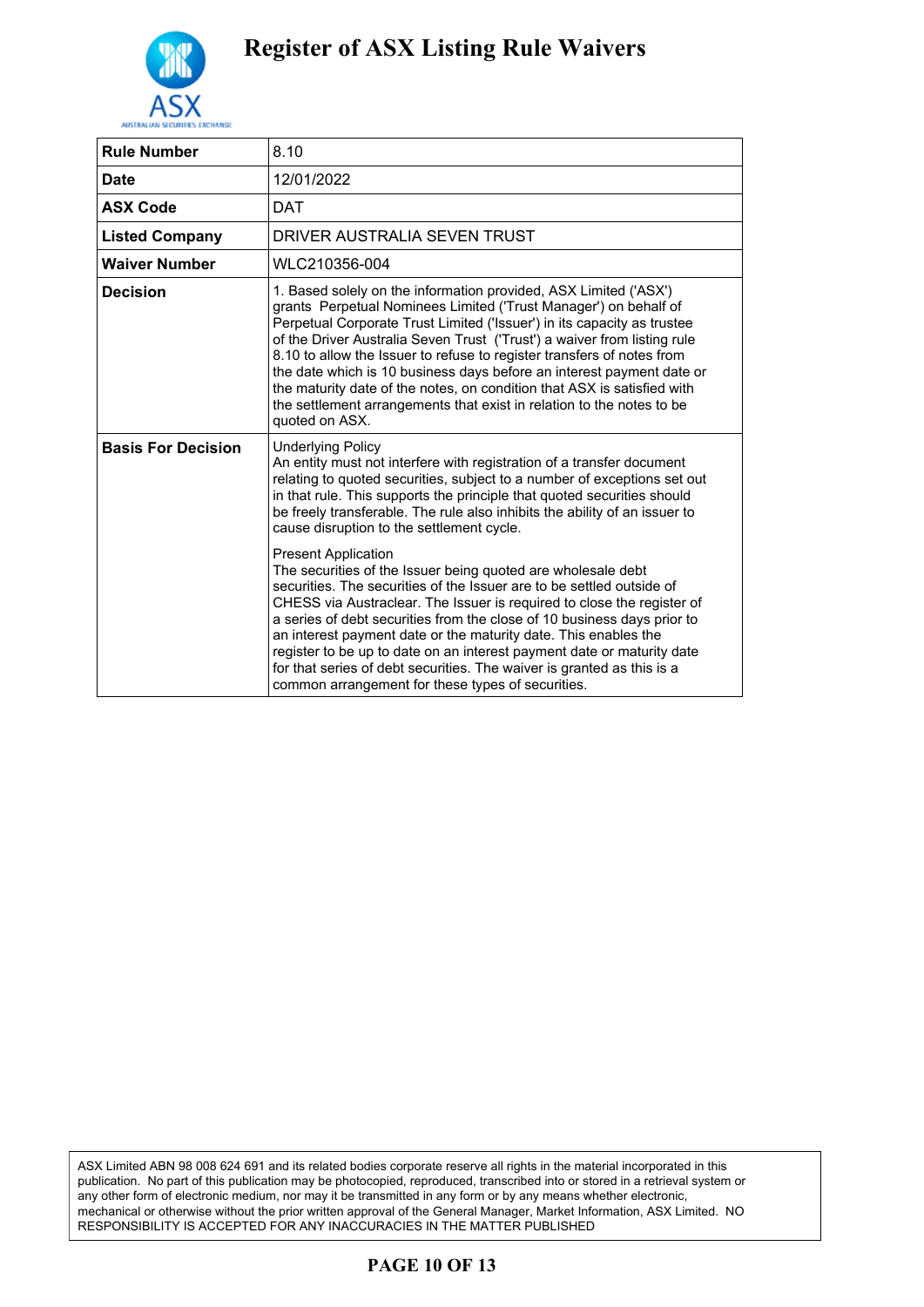

| 8.21                                                                                                                                                                                                                                                                                                                                                                                                                                                                                                                                                                                                                                                          |
|---------------------------------------------------------------------------------------------------------------------------------------------------------------------------------------------------------------------------------------------------------------------------------------------------------------------------------------------------------------------------------------------------------------------------------------------------------------------------------------------------------------------------------------------------------------------------------------------------------------------------------------------------------------|
| 12/01/2022                                                                                                                                                                                                                                                                                                                                                                                                                                                                                                                                                                                                                                                    |
| DAT                                                                                                                                                                                                                                                                                                                                                                                                                                                                                                                                                                                                                                                           |
| DRIVER AUSTRALIA SEVEN TRUST                                                                                                                                                                                                                                                                                                                                                                                                                                                                                                                                                                                                                                  |
| WLC210356-005                                                                                                                                                                                                                                                                                                                                                                                                                                                                                                                                                                                                                                                 |
| 1. Based solely on the information provided, ASX Limited ('ASX')<br>grants Perpetual Nominees Limited ('Trust Manager') on behalf of<br>Perpetual Corporate Trust Limited ('Issuer') in its capacity as trustee<br>of the Driver Australia Seven Trust ('Trust') ('Issuer') a waiver from<br>listing rule 8.21 to the extent necessary to permit the Company to not<br>do the following:<br>1.1 In respect of transactions settled outside CHESS, mark transfer<br>forms as required by Appendix 8A; or<br>1.2 In respect of transactions settled in Austraclear, send confirmation<br>of a change of address to a security holder at their business address. |
| <b>Underlying Policy</b><br>An entity must comply with Appendix 8A which outlines the time limits<br>for CHESS requirements in order to maintain an orderly market and<br>support the ASX Settlement Operating Rules. This supports the<br>integrity of the ASX market.<br><b>Present Application</b><br>The securities of the Issuer being quoted are wholesale debt<br>securities. The likely holders of the debt securities are institutional<br>investors. The waiver is granted to the extent that transactions are<br>settled outside CHFSS.                                                                                                            |
|                                                                                                                                                                                                                                                                                                                                                                                                                                                                                                                                                                                                                                                               |

ASX Limited ABN 98 008 624 691 and its related bodies corporate reserve all rights in the material incorporated in this publication. No part of this publication may be photocopied, reproduced, transcribed into or stored in a retrieval system or any other form of electronic medium, nor may it be transmitted in any form or by any means whether electronic, mechanical or otherwise without the prior written approval of the General Manager, Market Information, ASX Limited. NO RESPONSIBILITY IS ACCEPTED FOR ANY INACCURACIES IN THE MATTER PUBLISHED

### **PAGE 11 OF 13**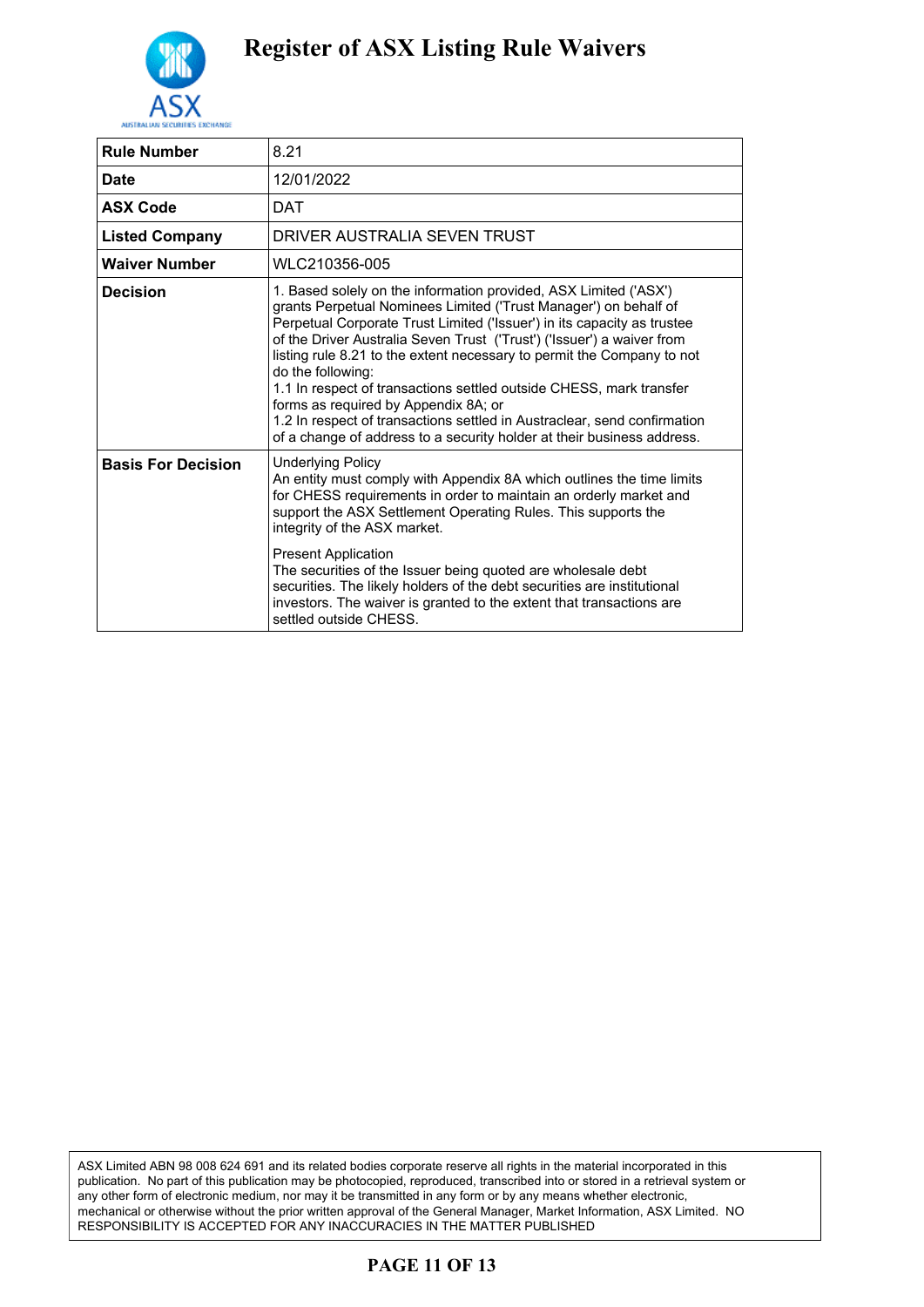

| <b>Rule Number</b>    | 10.13.5                                                                                                                                                                                                                                                                                                                                                                                                                                                                                                                                                                                                                                                                                                                                                                                                                                                                                                                                                                                                                                                                                                                                                                                                                                                                                                                                                                                                                                                                                                                                                                                                                                                                                                                                                                                                                                                                                                                                                                                                                                                                                                                                                                                                                                                                                                                                                                                                                                                                                                                                                                                                                                                                                                                                                                                                                                                                                                                                                                                                                                                                                                                                                                                                                                                                                                                                                                                                                                          |
|-----------------------|--------------------------------------------------------------------------------------------------------------------------------------------------------------------------------------------------------------------------------------------------------------------------------------------------------------------------------------------------------------------------------------------------------------------------------------------------------------------------------------------------------------------------------------------------------------------------------------------------------------------------------------------------------------------------------------------------------------------------------------------------------------------------------------------------------------------------------------------------------------------------------------------------------------------------------------------------------------------------------------------------------------------------------------------------------------------------------------------------------------------------------------------------------------------------------------------------------------------------------------------------------------------------------------------------------------------------------------------------------------------------------------------------------------------------------------------------------------------------------------------------------------------------------------------------------------------------------------------------------------------------------------------------------------------------------------------------------------------------------------------------------------------------------------------------------------------------------------------------------------------------------------------------------------------------------------------------------------------------------------------------------------------------------------------------------------------------------------------------------------------------------------------------------------------------------------------------------------------------------------------------------------------------------------------------------------------------------------------------------------------------------------------------------------------------------------------------------------------------------------------------------------------------------------------------------------------------------------------------------------------------------------------------------------------------------------------------------------------------------------------------------------------------------------------------------------------------------------------------------------------------------------------------------------------------------------------------------------------------------------------------------------------------------------------------------------------------------------------------------------------------------------------------------------------------------------------------------------------------------------------------------------------------------------------------------------------------------------------------------------------------------------------------------------------------------------------------|
| <b>Date</b>           | 23/12/2021                                                                                                                                                                                                                                                                                                                                                                                                                                                                                                                                                                                                                                                                                                                                                                                                                                                                                                                                                                                                                                                                                                                                                                                                                                                                                                                                                                                                                                                                                                                                                                                                                                                                                                                                                                                                                                                                                                                                                                                                                                                                                                                                                                                                                                                                                                                                                                                                                                                                                                                                                                                                                                                                                                                                                                                                                                                                                                                                                                                                                                                                                                                                                                                                                                                                                                                                                                                                                                       |
| <b>ASX Code</b>       | <b>SUP</b>                                                                                                                                                                                                                                                                                                                                                                                                                                                                                                                                                                                                                                                                                                                                                                                                                                                                                                                                                                                                                                                                                                                                                                                                                                                                                                                                                                                                                                                                                                                                                                                                                                                                                                                                                                                                                                                                                                                                                                                                                                                                                                                                                                                                                                                                                                                                                                                                                                                                                                                                                                                                                                                                                                                                                                                                                                                                                                                                                                                                                                                                                                                                                                                                                                                                                                                                                                                                                                       |
| <b>Listed Company</b> | SUPERIOR LAKE RESOURCES LIMITED                                                                                                                                                                                                                                                                                                                                                                                                                                                                                                                                                                                                                                                                                                                                                                                                                                                                                                                                                                                                                                                                                                                                                                                                                                                                                                                                                                                                                                                                                                                                                                                                                                                                                                                                                                                                                                                                                                                                                                                                                                                                                                                                                                                                                                                                                                                                                                                                                                                                                                                                                                                                                                                                                                                                                                                                                                                                                                                                                                                                                                                                                                                                                                                                                                                                                                                                                                                                                  |
| <b>Waiver Number</b>  | WLC210359-001                                                                                                                                                                                                                                                                                                                                                                                                                                                                                                                                                                                                                                                                                                                                                                                                                                                                                                                                                                                                                                                                                                                                                                                                                                                                                                                                                                                                                                                                                                                                                                                                                                                                                                                                                                                                                                                                                                                                                                                                                                                                                                                                                                                                                                                                                                                                                                                                                                                                                                                                                                                                                                                                                                                                                                                                                                                                                                                                                                                                                                                                                                                                                                                                                                                                                                                                                                                                                                    |
| <b>Decision</b>       | 1. Based solely on the information provided, ASX Limited ('ASX')<br>grants Superior Lake Resources Limited (the 'Company') in<br>connection with the acquisition of 100% of the issued capital of Bristol<br>Springs Solar Pty Ltd ('BSS') (the 'Proposed Acquisition') and a<br>proposed capital raising via a public offer of 61,538,462 fully paid<br>ordinary shares at an issue price of AUD\$0.13 each to raise up to<br>AUD\$8,000,000 ('Capital Raising Shares'), the issue of 6,000,000<br>Options (each being unquoted with exercise prices of A\$0.20, A\$0.25<br>and A\$0.40 and expiring 36 months from the date of issue, being<br>'Class A, Class B and Class C Options' respectively) to directors of<br>the Company (and/or their nominees) ('Director Options'), and the<br>issue of 5,000,000 Options subject to service vesting conditions (each<br>being unquoted with exercise prices of A\$0.20, A\$0.25 and A\$0.40<br>and expiring 36 months from the date of issue, (being 'Class A, Class<br>B and Class C CEO Options' respectively) to the CEO and MD of the<br>Company (and/or their nominees) ('CEO Options') a waiver from<br>listing rule 10.13.5 to the extent necessary to permit the Company's<br>notice of general meeting ('Notice'), seeking shareholder approval for<br>the Proposed Acquisition and, amongst other things, the issue of:<br>1.1 7,692,307 Capital Raising Shares at an issue price of A\$0.13 to<br>Mr Grant Davey (and/or his nominees);<br>1.2 1,538,461 Capital Raising Shares at an issue price of A\$0.13 to<br>Mr Mike Young (and/or his nominees);<br>1.3 1,923,076 Capital Raising Shares at an issue price of A\$0.13 to<br>Mr Chris Bath (and/or his nominees); and<br>1.4 384,615 Capital Raising Shares at an issue price of A\$0.13 to Ms<br>Dixie Marshal (and/or her nominees);<br>(together, the 'Director Capital Raising Shares') to raise gross<br>proceeds of approximately \$1,500,000<br>1.5 2,500,000 Class A Director Options and 1,250,000 Class B<br>Director Options and 1,250,000 Class C Options to Mr Grant Davey<br>(and/or his nominees);<br>1.6 2,500,000 Class A Director Options and 1,250,000 Class B<br>Director Options and 1,250,000 Class C Options to Mr Chris Bath<br>(and/or his nominees); and<br>1.7 500,000 Class A Director Options and 250,000 Class B Director<br>Options and 250,000 Class C Options to Ms Dixie Marshall (and/or<br>her nominees),<br>(together, the Director Options')<br>1.8 1,666,667 Class A CEO Options, 1,666,666 Class B CEO Options<br>and 1,666,666 Class C CEO Options to Mr Young (and/or his<br>nominees) (together, the 'CEO Options'),<br>to state that the Director Capital Raising Shares, Director Options and<br>CEO Options will be issued later than 1 month after the date on which<br>the issue of the Director Capital Raising Shares, Director Options and<br>CEO Options are approved at a meeting of the Company's ordinary<br>security holders, subject to the following conditions:<br>1.9 the Director Capital Raising Shares, Director Options and CEO<br>Options are issued by no later than the date that the Capital Raising<br>Shares are issued, which must be no later than 3 months after the<br>date of the shareholder meeting;<br>1.10 the Notice discloses the full terms and conditions of the Director<br>Conital Paining Charge Director Ontions and CEO Ontions and the |

Director Capital Raising Shares, Director Options and CEO Options ASX Limited ABN 98 008 624 691 and its related bodies corporate reserve all rights in the material incorporated in this ASA Limited ABN 96 000 024 091 and its related bodies corporate reserve an rights in the material incorporated in this<br>publication. No part of this publication may be photocopied, reproduced, transcribed into or stored in publication. The part of this publication hay be photocopied, reproduced, transcribed filto or stored in a retrieval<br>any other form of electronic medium, nor may it be transmitted in any form or by any means whether electr any other form or electronic mediam, her may it be danomited in any form or by any means whether electronic,<br>mechanical or otherwise without the prior written approval of the General Manager, Market Information, ASX Limite pprovements approved of the Donorel Memegory Memor Microsoft, 2004 L.<br>FOR ANY INACCLIRACIES IN THE MATTER PLIBLISHED. Options, and CEO Options; and RESPONSIBILITY IS ACCEPTED FOR ANY INACCURACIES IN THE MATTER PUBLISHED

#### $1.27 t$  the Notice and the Notice and in the Notice and in the Notice and in the Notice and in the Notice and in the Notice and in the Notice and in the Notice and in the Notice and in the Notice and in the Notice and in **PAGE 12 OF 13**